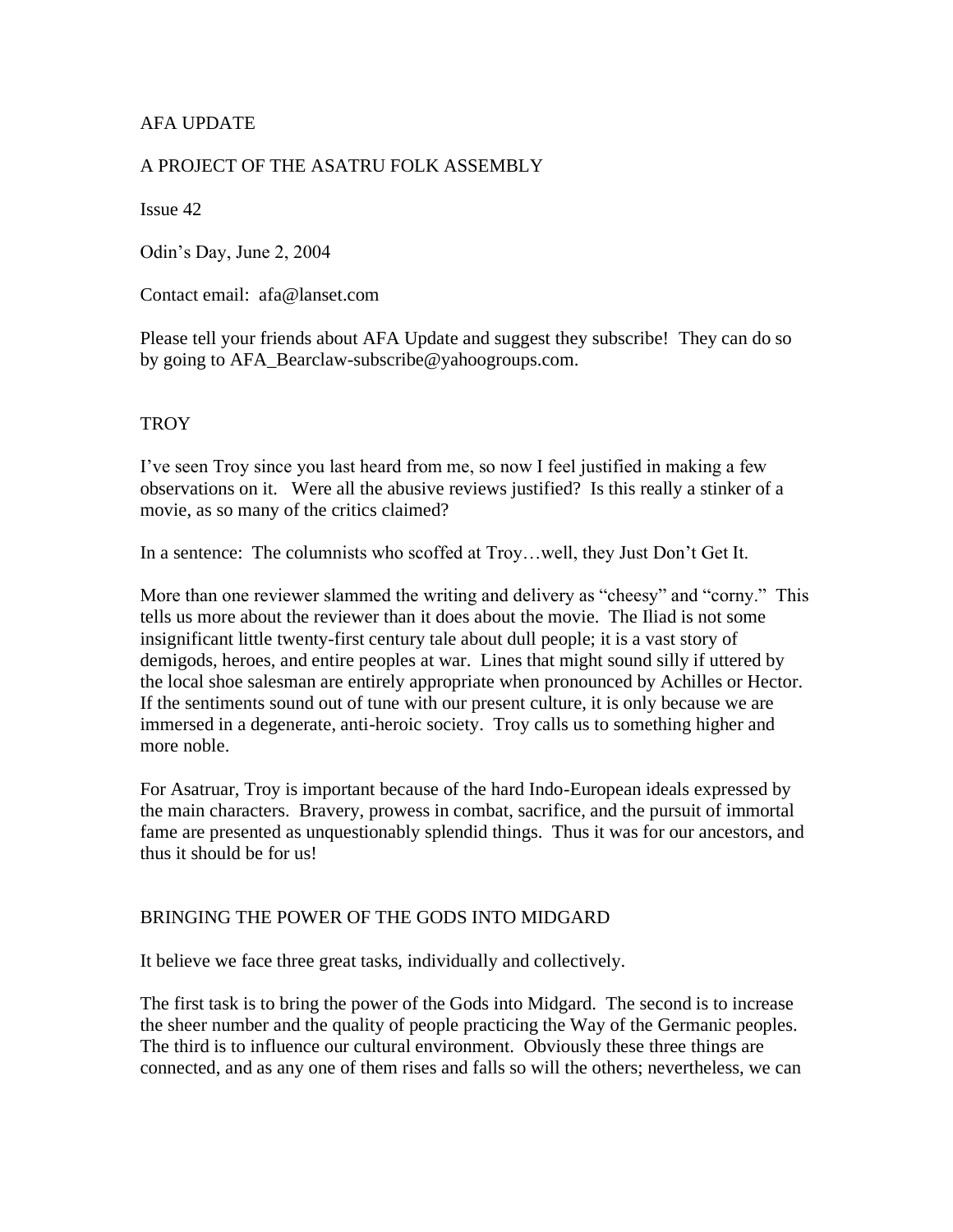also think of them as distinct foci for our attention and efforts - whether we're talking about you and me in our daily lives, or the grander aims of organized Asatruar.

For the next few paragraphs, I would like to reflect on the first item of this trinity: bringing the power of the Aesir and Vanir into our human realm.

I believe that the Holy Powers are connected to Midgard largely through us. We are the kin, the agents, the co-workers, the representatives of the Gods on this plane of existence. One example is the ancient belief, found throughout Indo-European lore but specifically present among the Germanic peoples, that war "was seen as a struggle between numinous forces in conjunction with physical ones. Both of these are considered to be extensions of the same ultimate force" as Edred Thorsson puts it in Futhark. Professor Jean Haudry writes that war among the Indo-Europeans "was above all a game umpired by the gods." As in war, so in other matters; we have the power to advance or retard the role of the Aesir and Vanir in this world.

How do we increase the might and main of the Holy Powers in Midgard? The main way is through ritual action (Warfare, as mentioned above, was seen as a ritualistic process by the ancients). Our blots - those "honorings" of the Gods that are the main pillar of Asatru religious practice - are the premier example. In blot, energy is exchanged between a deity and humans. The bonds that tie us to the Holy Powers are renewed and strengthened. The lines of divine communication are kept open by our devotion and offerings. Blot empowers us, and increases the manifestation of our holy kin in the world.

Sumbel is our other principal ritual form. In it, we invoke the Gods as we summon power from the metaphysical reservoir we call the Well of Urth. The influence of the Holy Powers is thus renewed among us, radiating from the might of great deeds done in the past, so that we can use that might in the present.

Finally, consider seasonal festivals. By marking the year's tides, we become participants in the cosmic cycles and creators/preservers of the world order along with the Gods themselves -

"Then gathered together the gods for counsel, the holy hosts, and held converse; to night and new moon their names they gave, the morning named, and midday also, forenoon and evening, to order the year."

# (Hollander)

By thus identifying with the Holy Ones, we bring their power into Midgard as though by a sort of induction - as we become more Godlike, the might of the Gods grows in the world through us.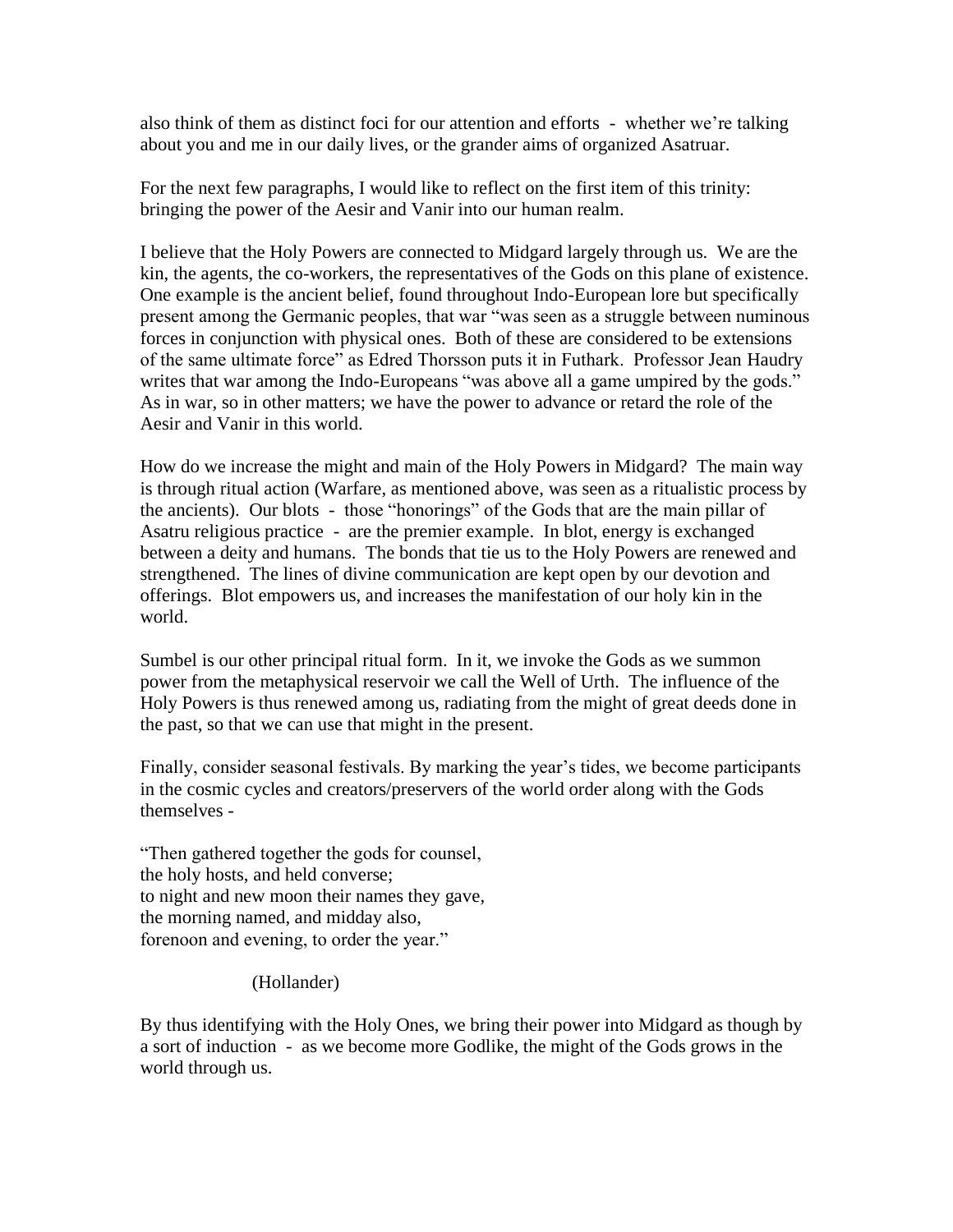It follows from all this that the better our blots, the more evocative our sumbels, the greater the power of our seasonal festivals the better we shall be as conduits of the divine might and main. For most of us this is rather hit-and-miss, but we can accelerate our growth by making improvement a priority. Practice is important. So is trying to live in accordance with the Nine Virtues, since this helps us accumulate spiritual power. And beyond that, there are any number of exercises and practices that will increase your own ability to make the connection with the Gods. The curriculum given in Thorsson's Nine Doors of Midgard is an excellent one; you can use it "as is" or adapt it to meet your personal needs.

All of us are capable of upping our ritual voltage, so to speak. By doing so we manifest the might of the Gods all the better, and begin to change the world around us.

Next AFA Update…Why we should bring more people to the Way of the Germanic peoples, and how to do so!

### "ODIN LIVES!" RADIO

Odin Lives! Radio remains a "must hear" resource for all of us who follow the Germanic folkway. Chris, Dave, and their supporters are doing a great job for us all.

Odin Lives! broadcasts every Thursday night at 8 PM Eastern Time on a frequency of 7.415 MHz. This broadcast is repeated the next Tuesday morning at 12:15 AM on the same frequency.

You can also listen on the Internet. For information on programs, times, and how to tune in, go to [http://www.odinlives.org/index.html.](http://www.odinlives.org/index.html)

#### IMPORTANT DATES

June 9 - Day of Remembrance for Sigurd the Volsung. No Germanic hero outshines Sigmund's noble son. His courage and nobility won him fame shining through the centuries. Recall his glory by listening to Wagner's Ring operas, or by doing something generous, or by slaying one of your own private dragons.

June 21 - Midsummer. This is the sun's moment of greatest glory, and the time of longest daylight. After today, the sun's decline begins. Decorate your house with sunwheels. Build a bonfire, or if that's not possible, burn a candle in her honor.

Hail the Holy Ones!